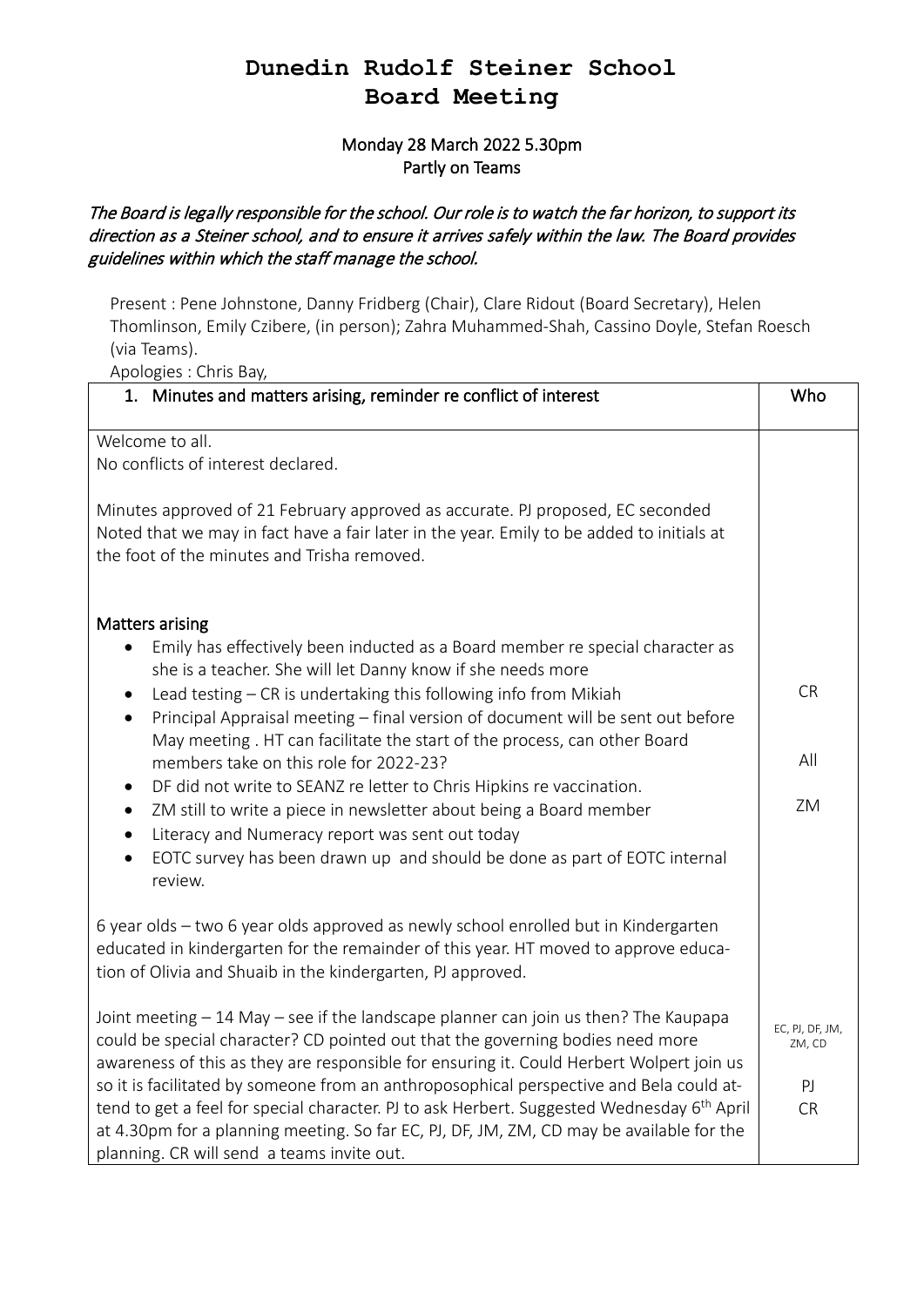# **Dunedin Rudolf Steiner School Board Meeting**

| 2. Board timetable                                                                              | Whc       |
|-------------------------------------------------------------------------------------------------|-----------|
| The staff survey- do we plan for it in March. It gets sent out in May. Look at results in June. |           |
| Meet with Staff to discuss after that. Should develop a process around the staff survey.        | DF        |
| NZSTA may have a process. DF will check.                                                        |           |
| The staff survey will probably be the same as the last one so that they can be compared         | <b>HT</b> |
| year on year. HT will check it through though to see if anything needs to change                |           |

| 3. Principal Report                                                                          | Who          |
|----------------------------------------------------------------------------------------------|--------------|
| HT commented that this is the best report she has seen.                                      |              |
| Report on Social Science curriculum - no questions. Approved.                                |              |
| Report against Annual plan - Special character goal. All tracking well. Peer mentoring has   |              |
| started well. PJ suggested Board members come for a visit to the school. All agreed that was | $\mathsf{P}$ |
| a good idea. Could also invite Props. PJ will send invite, but otherwise PJ will be happy to |              |
| show people round individually at a time that suits. Clarified that the Maths Management     |              |
| Unit is held by Trisha.                                                                      |              |

| 4. Finance report                                                                 | Who |
|-----------------------------------------------------------------------------------|-----|
| See written reports.                                                              |     |
| Variance line on first line is probably incorrect – CR to check and provide info. | CR  |

| 5. Enrolment Scheme                                                                   | Who       |
|---------------------------------------------------------------------------------------|-----------|
| PJ to write to MoE consultation on scheme to say that Board endorses the amendment to | PJ        |
| the scheme.                                                                           |           |
| Check that the preference is staff children and not Board or Trust children.          | <b>CR</b> |

| 6. Principal Performance team                                                              | Who |
|--------------------------------------------------------------------------------------------|-----|
| HT and DF asked for other Board members to take up this work for 2022. They will assist in | All |
| handover. Please would all members who intend to stand again as Board members in the       |     |
| new term please consider taking this on.                                                   |     |

| 7. Proprietors                                                                                   | Who       |
|--------------------------------------------------------------------------------------------------|-----------|
| Coming close to building finishing.                                                              |           |
| There has been an issue with electricity to the subdivision but this should now be resolved.     |           |
| Staff in kindergarten – some change and issues being addressed.                                  |           |
| At the last meeting looked at Trust documentation, Trust deed etc. How the Trust works           |           |
| with special character. Kussi has take on H &S portfolio. A priority for work in the near future |           |
| is to allocate budget to maintenance needs.                                                      |           |
| Also working to push the "master planning".                                                      |           |
| There is a building meeting on Wednesday.                                                        |           |
| 8. SEANZ AGM                                                                                     | Who       |
| Is there a board member that may be interested in joining this meeting or a Props member.        | All       |
| CR will send invite to Board and Trust. If no-one else goes then PJ or DF could be there.        | <b>CR</b> |